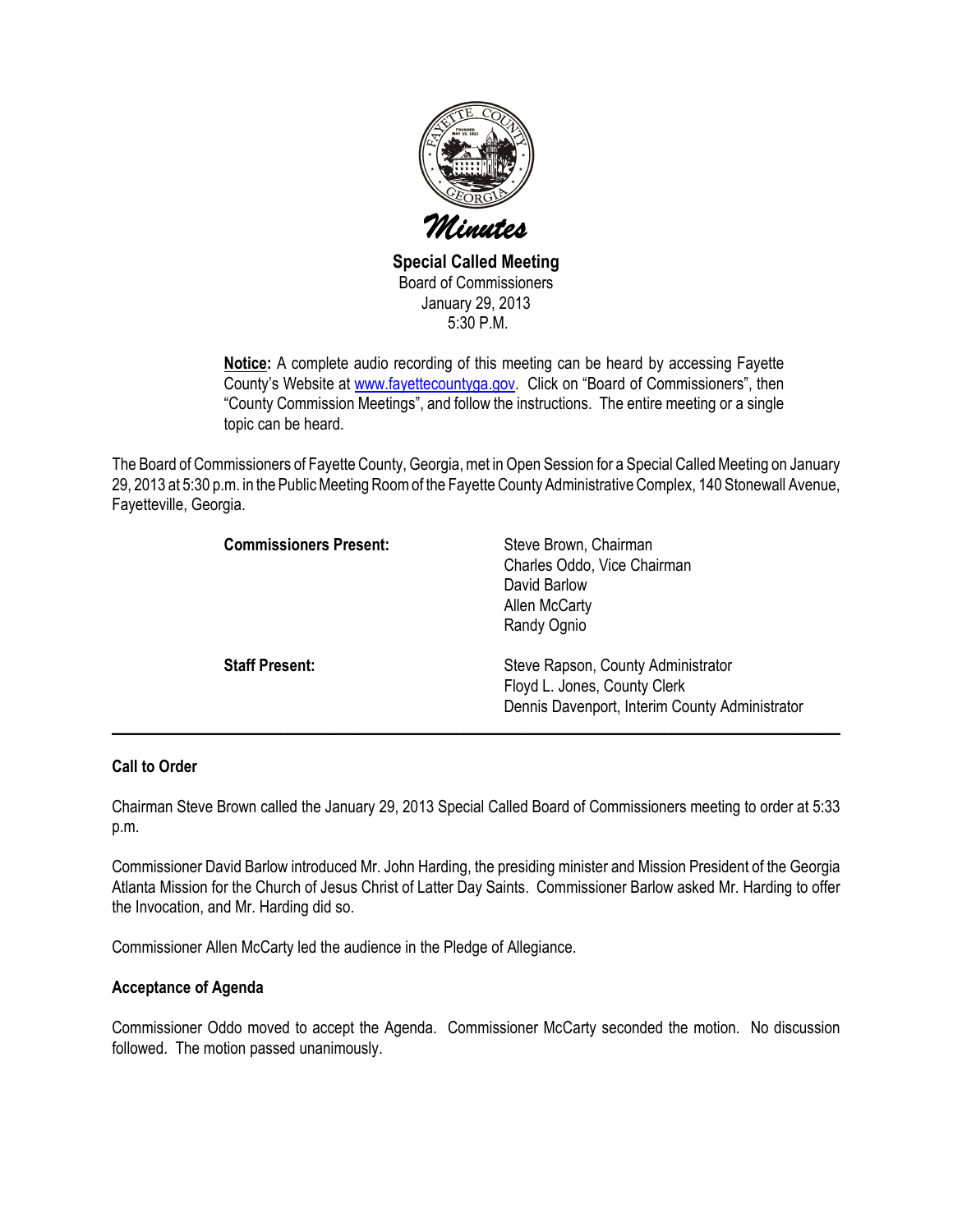#### NEW BUSINESS:

#### 1. Discussion of Fayette County's Ethics Ordinance.

Chairman Brown stated that since he was embroiled with an issue at the moment he would officially recuse himself from the discussion, that he would leave the meeting, and that he would turn the meeting over to Vice Chairman Charles Oddo. Chairman Brown then stepped down from the dais and left the room at 5:36 p.m. Chairman Brown did not return at any point for the duration of the meeting.

Vice Chairman Oddo read his personal notes concerning a change the Ethics Ordinance.

[The following is a full transcript of Commissioner Oddo's opening comments and personal notes as read to the audience. This transcript was requested by Commissioner Oddo and begins at 5:36:13 of the recording.]

Vice-Chairman Oddo: Well, thanks everybody for coming. Please bear with me; this is my first shot at this, so I hope you don't shoot back. We are here to discuss the ethics, an issue with the Ethics Ordinance we have tonight. I'm going to, by the way, I never know if my microphone is working. It seems to be working now, the first two or three meetings my wife kept telling me I wasn't talking loud enough. I'm talking just as loud as I always do, but it seems to be getting back there, so if anybody has a problem hearing me please let me know. I'm going to take a little liberty before we actually start, because the matter concerns me greatly, and this is an opportunity for me to express to you folks my feelings on, not necessarily what happened last week, but going forward. So, there will be a little bit of both. If you will bear with me, and this really won't take as long, I just, I made this real big so it's easy to read because my eyes aren't that great. And you will have to forgive me for using my Teleprompter. The President has his and I have mine; they both work the same. But I do want to thank everybody for coming, these are my personal notes, my personal statement here. This evening we've all gathered to consider a change to our Ethics Ordinance. Due to the nature of the change, the Commissioners agreed that a special meeting was in order. Before we begin, again, I'd just like to share some personal observations and my take on results of last week. I have not shared this statement with anybody, any elected or appointed official. Nobody knows what I am about to say here; until this moment. And you will all hear for the first time. Because of the very serious nature of our Ethics Ordinance and its implementation, and as your Commissioner, as one of your Commissioners, I believe I have an obligation to all of you to publically share with you my thoughts. We are all aware this past Wednesday evening the Fayette County Ethics Board conducted a hearing into ethics complaints filed by former Commissioner Robert Horgan against current Commissioner Steve Brown. Commissioner Brown was found to have violated the Fayette County Ethics Ordinance on two occasions. What we witnessed, I believe, is how well-intentioned Ethics Ordinance can be used in such a manner that it is contrary to the intent and spirit of the ethics it is intended to uphold. It is my feeling that this flaw, sort to speak, in and of itself, can create opportunities for unethical actions. Without assuming to know the reasons why the ethics complaints were filed in these two instances, and I am referring to these two instances only, it was stated by the Ethics Board, essentially, that intent was not used as a basis for the decision. As perhaps many of you, of those who witnessed the proceedings tried to do, I did my best to rationalize how a violation of ethics could have occurred when the intent of the respondent's actions and questions were for the very purpose of upholding ethical standards. As found by members of the Ethics Board, Commissioner Brown's intent was not for personal gain. Nor did they believe he intended to violate the Ethics Ordinance. It is my belief, in fact, evident in the complaints that Commissioner Brown was attempting to act in the best interest of the citizens. And to ensure he and the County he represents were acting in accordance with rules and regulations. At no time was Commissioner Brown's intent in question. He was, in fact, practicing the very thing he was found to have violated. Ethics. For my own benefit, I looked up the definition of ethics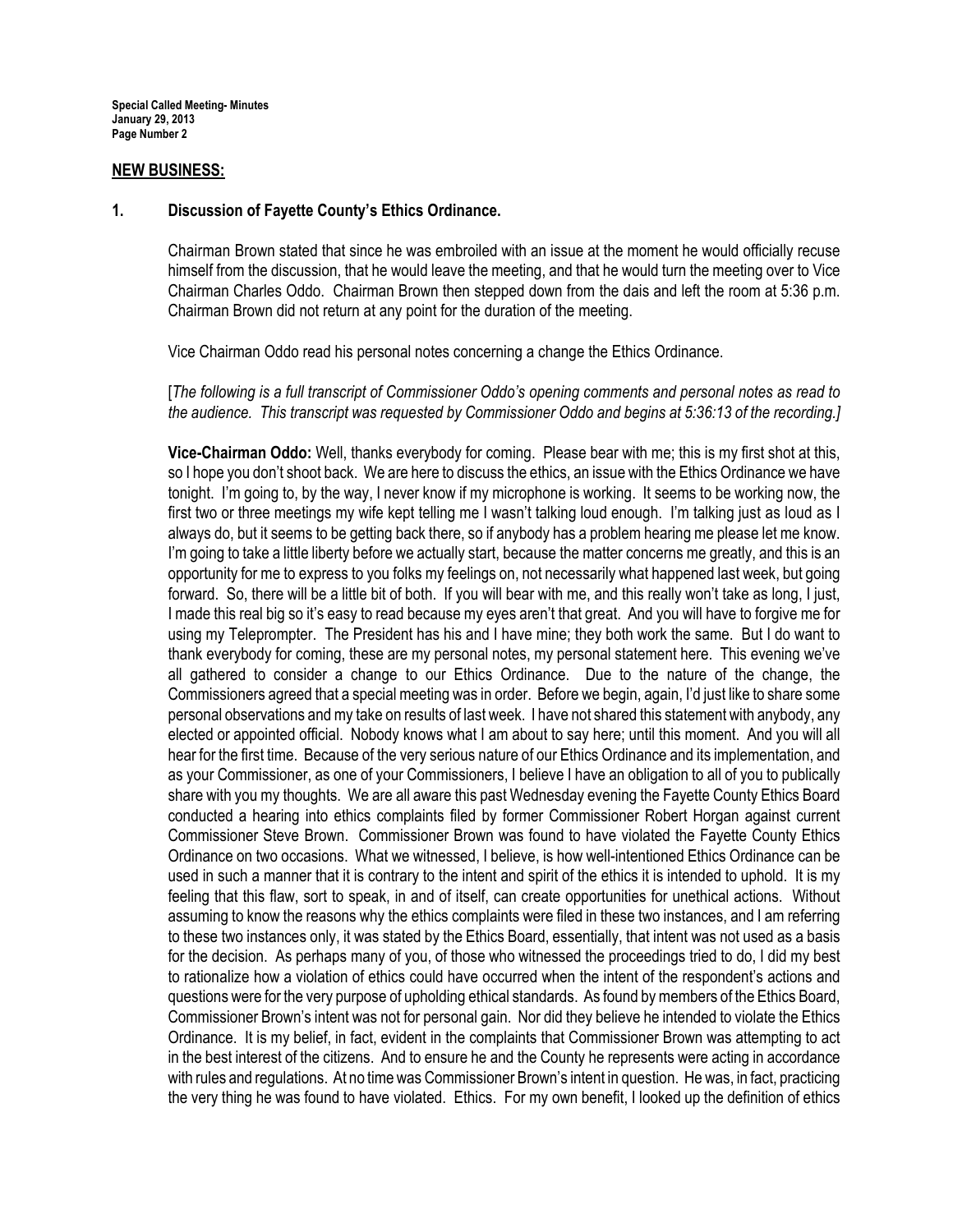in the Merriam- Webster Dictionary. Here is what the very first entry says: The discipline dealing with what is good and bad and with moral duty and obligation. In the two instances cited in the complaints against Commissioner Brown, I found it puzzling how Mr. Brown could have been construed to have been acting in any way other than by the very definition of ethics; dealing with what is good and bad and with moral duty and obligation. One further reference to ethics, of which there's many, according to Dr. Linda Elder, the Foundation for Critical Thinking: Most people confuse ethics with behaving in accordance with social conventions, religious beliefs, and the law, and don't treat ethics as a stand alone concept. It is my belief that an Ethics Board must be charged with upholding the spirit of the law, rather than only the letter of the law; because law, or ordinance in this case, cannot and should not assume to govern each and every single instance, action, thought, and breath. Ethics, by its very nature, is intuitive. It is intangible. It is the capacity of the human mind to know right from wrong and to act accordingly. Ordinance is the instrument we use to attempt to quantify right and wrong. But an ordinance is incapable of accounting for every situation. Therefore, the purpose of the Ethics Board should be to determine good from bad and right from wrong. In situations when applying an ordinance places ethics and ordinance in conflict, I believe ethics should prevail. It was my feeling that ethics did not prevail last Wednesday. The result last Wednesday was to the contrary. It was the upholding of the letter of the law over the spirit of the law. Lest anyone assume otherwise, in no way am I attempting to cast aspersions on the members of the Ethics Board who voted to find Commissioner Brown in violation. Each member voted his or her conscious in dealing with an ordinance that allowed them no leeway in consideration of circumstances or intent. My difference with the ethics decision lies in the authority I believe the Ethics Board members should have to rule on whether ethics were or were not violated. My opinion does not diminish the work of the Board members, nor the immensely difficult job the Ethics Board members faced; especially in light of peripheral events to the players in this story. And in fact, the Ethics Board members themselves asserted that they did not believe Commissioner Brown intended to act for personal gain, which clearly would have been a violation of ethics. To their credit, the members chose not to, to pursue no admonishment and no further action regarding Commissioner Brown. If a Board could reverse its decision, I would wholeheartedly recommend that the Ethics Board reverse its decision of last Wednesday, January 23 to find Commissioner Brown not guilty of any ethics violations. But be that as it may, I am concerned greatly, as are my fellow Commissioners, and as I believe a many citizens, as to how we go forward ensuring to the best of our ability, that our Ethics Ordinance and our Ethics Board have the singular goal and capability to use good judgment when the written word conflicts with intent. If an Ethics Ordinance can be used to find a county official has violated that same Ethics Ordinance, while that official is acting ethically, then we are possibly playing a game of "Gotcha", which must have no place in an ethics hearing. And we have, potentially, a problem with potentially serious consequences. If that problem is not addressed, situations as we have recently witnessed will most surely arise again, and we could find ourselves, we could find the very application of the Ethics Ordinance itself to be unethical. That is why this special meeting was called tonight, and that is the immediate concern we will address tonight. Our goal tonight is to not completely rewrite the Ethics Ordinance, nor revise the rules composing the Ethics Board. That is a massive task that cannot be done this evening. But we wish to start. With your input, we hope to begin our process. Especially directed towards a particular section in the Ethics Ordinance that we will be addressing tonight. And if we could hand out those flyers. (County Administrator Steve Rapson handed printouts to each member of the audience.) We've prepared a copy for your folks so you can see exactly what we we're talking about and what we, what our intentions to changes this evening. And again, for technical reasons, we're going to confine ourselves to a small change this evening. If you like, Mr. Davenport can explain the more technical reason for it, but this is not just the appropriate time to be talking about the entire ordinance. So that you all know, my personal philosophy is not to dwell on the past but to learn from it. History is history. The past is past and what is done is done. What today is and tomorrow will be are what are important. This Board of Commissioners and future commissioners and county officials must have the opportunity to govern in the best interest of the community in as much as governing in the best interest of the community is their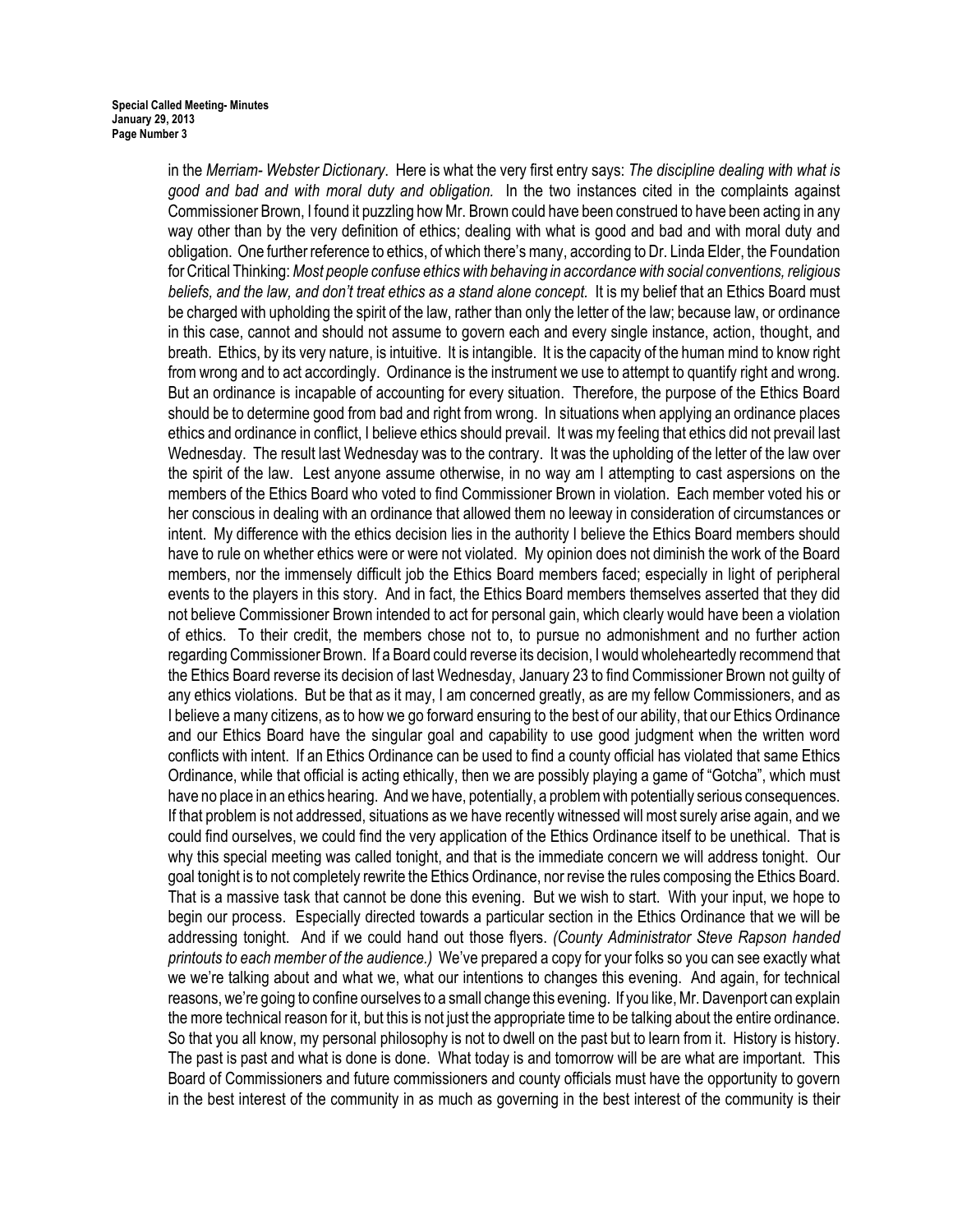solemn pledge, duty and obligation. This Board of Commissioners and future commissioners and county officials should not be preoccupied with worry over whether or not they have crossed a fine line. If they are truly dealing with what is good and bad and with moral duty and obligation. So, with my feelings known, I would like to begin this meeting and begin the discussion. So, if am in order, we have a motion, we have a motion to proceed?

Interim County Attorney Dennis Davenport: You certainly can ask for a motion to proceed at this time, or, if it is appropriate for Commissioners to provide their comments at the same time; however you want to proceed is fine Mr. Chairman.

## [The transcript ends at 5:47:05 of the recording.]

A copy of the printout distributed to the audience, identified as "Attachment 1", follows these minutes and is made an official part hereof.

Commissioner Barlow mentioned that Fayette County had a previous Ethics Ordinance that was changed by majority vote of the previous Commission. He stated that former County Attorney Scott Bennett authored and reviewed the revised ordinance, and he asked Interim County Attorney Davenport if that was correct. Mr. Davenport replied that he presumed that was correct. Commissioner Barlow said he was in attendance at the Ethics Hearing for Chairman Brown, and he heard all three Ethics Board members say how disappointed they were with the latest version of the Ethics Ordinance. He further stated that former Commissioner Horgan admitted under oath that Chairman Brown did have the right to seek legal counsel and the right to bring what he believed to be an illegal or unethical actions to the proper authorities, however, Chairman Brown was still found guilty, and he asked Mr. Davenport if that was correct. Mr. Davenport replied that, if the question is "whether he was found guilty", then he believed the answer was correct. Commissioner Barlow stated that, as things currently stand, if the men's restroom next to his office were to run out of toilet paper, and he called Buildings and Grounds Department Head Greg Ownby, who is in charge of janitorial service, to ask for more toilet paper, then anyone could cite him for an ethics violation. Mr. Davenport replied that it would be an instruction by Commissioner Barlow to a Department Director and that it would be a violation. Commissioner Barlow asked if a constituent shows an interest with assisting in the County's Special Olympics program, or has a child who wants to play basketball, and asks Recreation Department Head Anita Godbee to send them some information for them, then could anyone cite him for an ethics violation. Mr. Davenport replied that Commissioner Barlow is a Commissioner directing a Department Director to do something, so that would be a violation. Commissioner Barlow concluded that he found the examples ridiculous, and said Ethics Ordinances are in place to ensure the property operation of democratic government and that public officials be independent, impartial, and responsible to the people. He added that Ethics Ordinances are in place to ensure public offices are not used for personal gain. He said it was obvious that there were former elected officials who want to distort the County's ordinances to the point where Commissioners cannot ask for toilet paper for the men's restroom. He said the Ethics Ordinance should not be a tool to force public officials away from servings the citizens, and he said he supported the change to the ordinance so that Commissioners can handle the basic task of communicating with the County's top members while servicing the taxpayers.

Commissioner McCarty commented that in doing his duties to represent the citizens of Fayette County, sometimes he needs information that he does not have at hand. He said if he went to County Clerk Floyd Jones, or to the secretarial staff, or any other Department Head in Fayette County, and ask for information and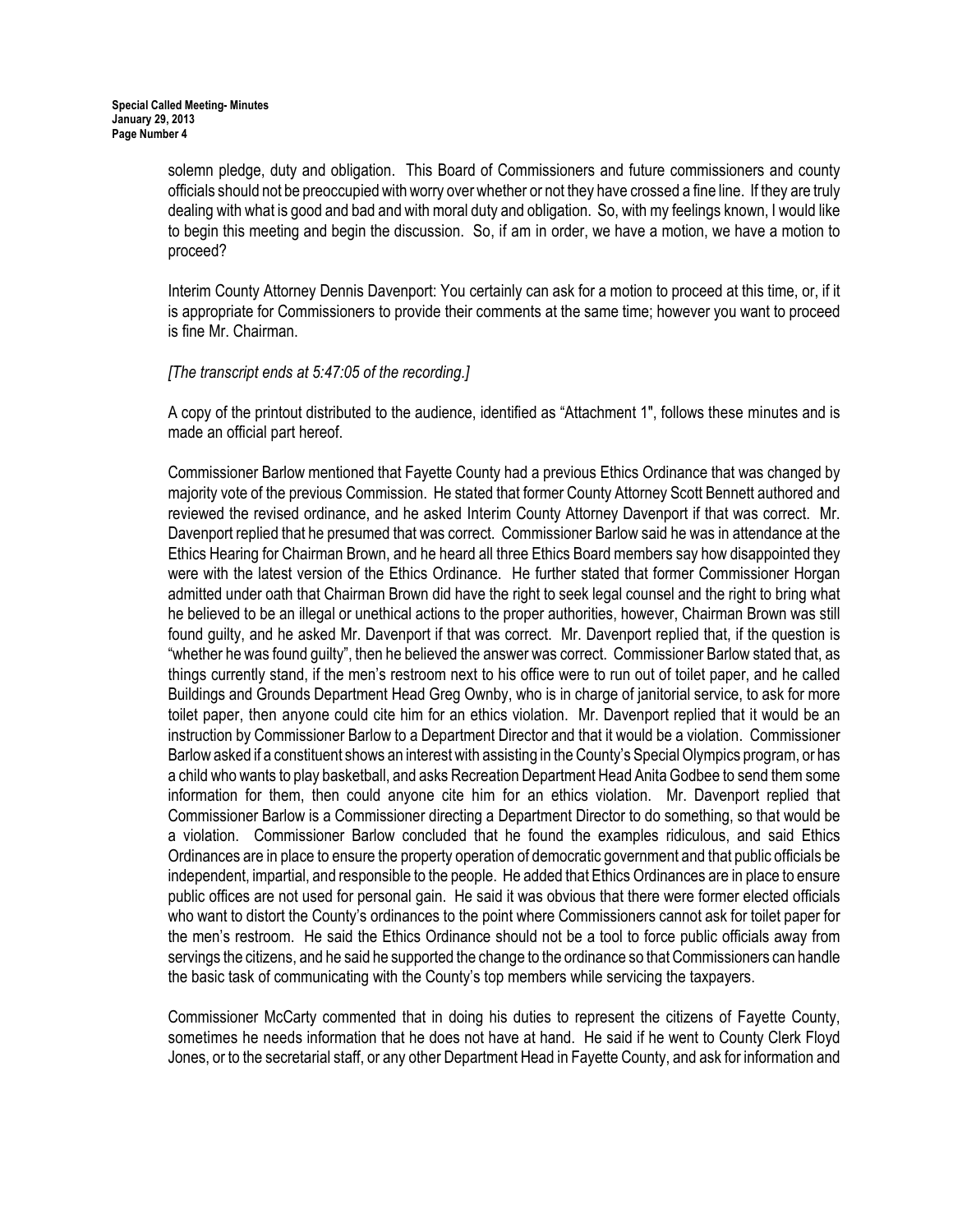if they could provide him with a budget item that would also be a violation of the Ethics Ordinance. He said he was one-hundred percent for making a change to make the Ethics Ordinance a viable ordinance that will work for the citizens of Fayette County while keeping things the way they should be.

Commissioner Ognio stated that he reviewed the minutes of 2012, and he did a search for the word "suggest." He reported that the word "suggest" or "suggestion" was printed in the minutes ninety seven times. He concluded that even in the Board of Commissioners meetings, the Commissioners could be cited for making a suggestion to Department Heads. He said the Board would have to make a change so that the Commissioners could communicate with Department Heads and have a working conversation.

Interim County Administrator Dennis Davenport stated that at this time it would be appropriate to entertain a motion from one of the Commissioners.

Commissioner Ognio moved to delete the second sentence of Section 2-209(n) of the Fayette County Ethics Ordinance. Commissioner Barlow seconded the motion.

# Public Comment:

Vice Chairman Oddo opened the floor for Public Comment.

Bob Ross: Mr. Ross pointed out some final suggestions for the final rewording of Section 2-209(n) as printed on the handout distributed during Vice Chairman Oddo's speech. He said he did not know if the word "refrain" was directive or suggestive in its verbiage, and he suggested the words "shall not interfere" to substitute the words "shall refrain". He said the language speaks of the "daily administrative affairs of departmental directors", and he said the Board may want to consider leaving the word "daily" out of that phrase since there could only be some affairs that are done on a quarterly or an annual basis, and they have not been included by limiting the wording to "daily administrative affairs". He pointed out the language that reads: "not make recommendations regarding the hiring, firing, or disciplining." He said there were a number of other actions that a Commissioner could take that would be deemed unethical such as contracting, work assignments, and relationships, and he thought the suggested wording was limiting the Ethical Ordinance to a three, very specific activities. He thought the Board should consider broadening the language a little. He suggested that the section should also read: "Commissioners shall not make *unethical* recommendations". He said putting the word "unethical" in the language allows judgment and allows people to separate the suggestions that Commissioners would make on a regular basis by opening up the opportunity to get away from a very black and white language. He said this would also allow a convening Board to have some latitude in terms of judgment. He suggested that an office should be established within the County government where an employee could go if they thought they received an unethical request from a higher authority.

County Administrator Steve Rapson interjected that the County Administrator was the person designated for employees to go to if they thought they had unethical requests or suggestions.

Ray Watt: Mr. Watt began saying he agreed with Vice Chairman Oddo's opening statement, and he commented on the structure of the Ethics Ordinance. He spoke about Section 2-209(e) and suggested how it could be reworded. Mr. Watt also commented on Section 2-209(h) and the recent issue concerning the County's software and hardware. He stated that the language of the Ethics Ordinance should allow for common sense, pointed out changes Forsyth County recently made to its Ethics Board, and made recommendations on how appointments should be made for the Ethics Board.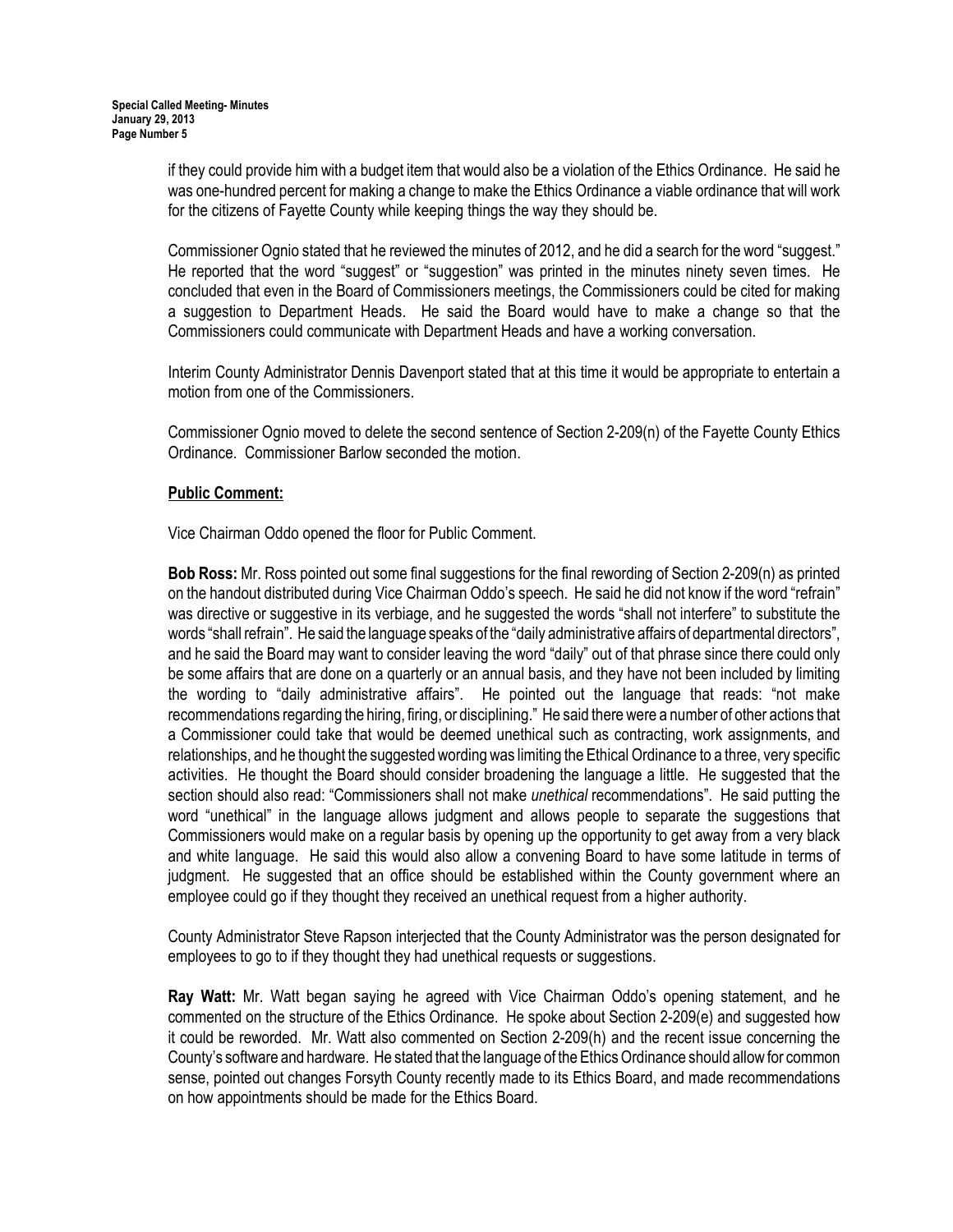Pat Hinchey: Mr. Hinchey stated that he has particular experience with the Ethics Ordinance in Fayette County going back several years, and that he supported and understood the immediacy and need to "get this done now on this particular item." He begged the Board to not drop the issue with the immediate fix since the Ethics Ordinance needed to be completely reviewed. He mentioned that Fayette County's original Ethics Ordinance was very strong, but the current Ordinance was ensured to be very restrictive in terms of what a Commissioner could be found guilty. He said the original Ethics Ordinance worked very well.

Angela Bean: Ms. Bean commended Vice Chairman Oddo on his comments and added that she agreed wholeheartedly with what all of the Commissioners said. She spoke about the "ethics challenge" that everybody is facing; even in the Georgia General Assembly where they are looking at revising their Ethics Code. She said the challenge facing the Georgia General Assembly is the same challenge Fayette County would find itself in, namely refining the Ethics Ordinance so much that the "Gotcha Code" comes into existence. She agreed with Mr. Hinchey that there should be a review of the Ethics Ordinances very carefully to make sure there are no more opportunities for "Gotcha" on Ethics violations. She also publically called on the Ethics Board to consider reversing their decision.

Dawn Oparah: Ms. Oparah thanked the Board for taking the time to listen to the public, and she appreciated Vice Chairman Oddo's comments in that he spoke about the spirit of the law and its intent. She thought that was important because sometimes people abuse their power, and that the law should be written in such a way that power is not abused while allowing someone to do their job and be true servants to the community. She said she was concerned that the Ethics Ordinance was flawed and the flaws were broader than a particular issue. She suggested that a committee be formed to look at the Ethics Ordinance and review it. She reiterated her desire for the Board to appoint someone to look at a new Ethics Ordinance and bring it to the Board. She also stated that training for the Ethics Board is important and she speculated that if the Board members had been better trained and truly understood intent that they may have had a different outcome. She agreed with Ms. Bean saying she wanted the Ethics Board to reverse its decision since it was not fair for people who do not truly understand what they are doing to make a decision that sticks.

Simon Marks: Mr. Marks said he thought the current Ethics Board was doing the best job they know how, but he said Commissioner Oddo brought up some points that they were not considering. He suggested that they should be some education and training for the Ethics Board. He said that everyone thinks they know ethics, but when someone looks at the true definition of it, oftentimes people miss that it involves moral obligations and interpreting the spirit of the law. He thought while people will get up and do the best job they can, he thought there should be some formalized training to ensure that the people on the Ethics Board do fully understand what "ethics" truly means.

Alice Jones: Mrs. Jones said she has lived in Fayette County since 1997 and that she has followed the Commissioners "to the letter" since moving to the County. She applauded the Board for addressing this issue. She said when she first learned of the ethics complaint brought against Commissioner Steve Brown, and the source that brought it, she was shocked. She said the shock came about resulting from some previous engagement that another speaker addressed earlier with the marijuana charge. She added "if that is not ethics you tell me what is." She said she was embarrassed to say that, after reading the content of what was presented, the Board has it on queue that this issue needs to be addressed. She agreed that the Ethics Ordinance needs to be reviewed in a larger scale to ensure it is meaningful and to ensure there is a Board in place that can address it effectively without political connections.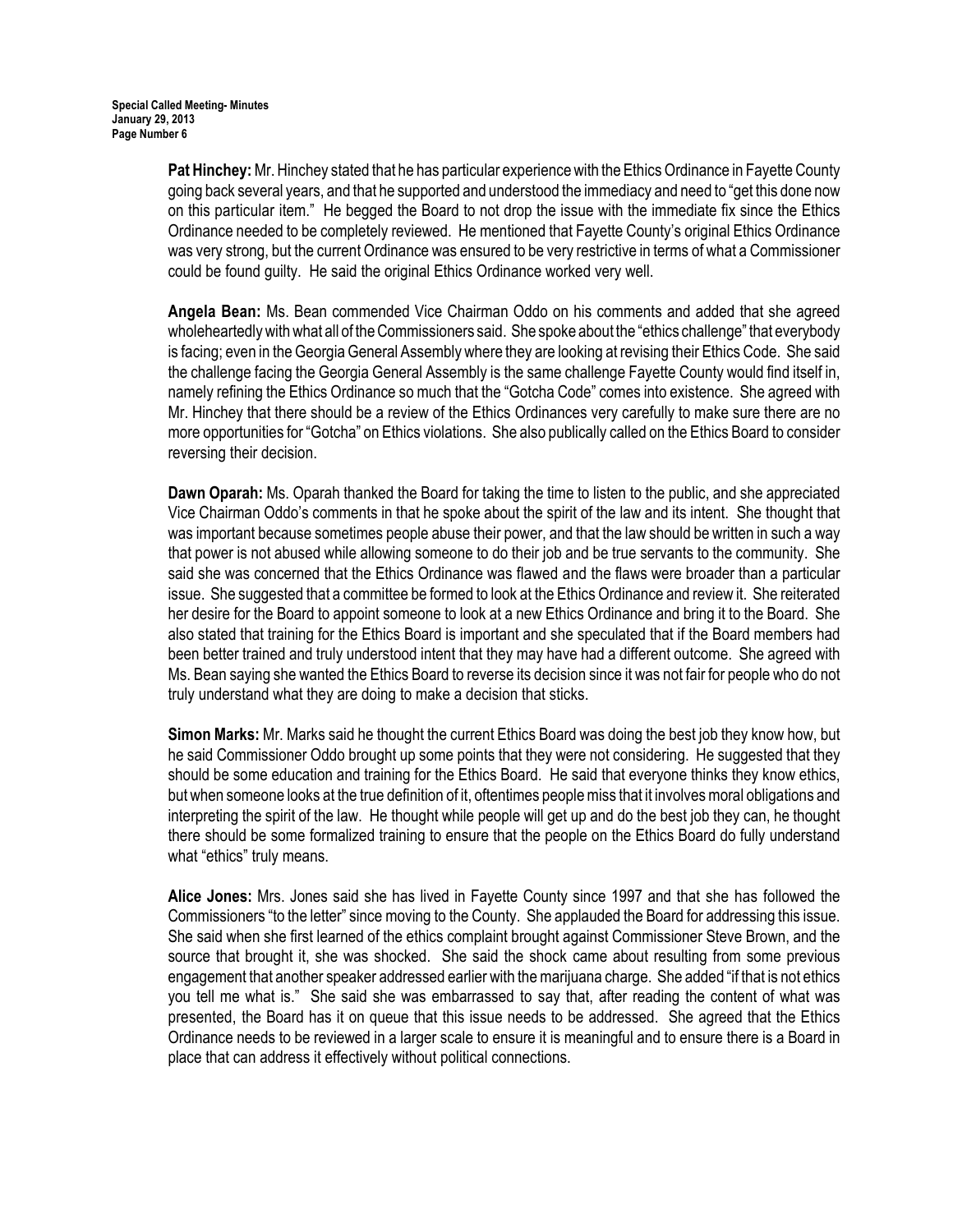Bill Gainey: Mr. Gainey suggested that when an ethics complaint is received that perhaps the complaint could be referred to the State Court, or perhaps the Chief Judge of the State Court. He suggested that a pool of fifteen or twenty people could be created and educated, so that if a complaint is received the judge could pull a certain number of people from the trained pool of educated members, and those people could hear the complaint.

Arnold Martin: Mr. Martin thanked the Board for taking up this issue. He observed that he has witnessed twice in Ethics meetings where there has been a decision about when the next hearing would be and where everybody starts pulling their calendars out, including the accused, to figure out when their schedule works. He asked who was in charge, and suggested that there should be a set time for hearings so that people know and do not have to look at their calendars what works for the accused. He also pointed out that when meetings are scheduled there are many citizens who would like to be involved in the process but are not able to make it at 5:30 p.m.

# Public Comment effectively closed at this time.

Interim County Administrator Dennis Davenport spoke about the modification or changing of the ordinance, spoke about the current problems Fayette County has due to not codifying its ordinances in 6  $\frac{1}{2}$  years, and the difficulty to revamp the entire Ethics Ordinance at the same time that it is revamping the entire Code of Ordinances. He acknowledged that while the timing was good and that this effort was "a small bite", but he also acknowledged that small bite was about all that could be done in light of revamping the Code of Ordinances. County Administrator Steve Rapson added some clarifying remarks to Mr. Davenport's comments, and he answered a question from the audience. Mr. Don Rehwaldt and Mr. Davenport also briefly spoke about the time it took to recodify the Town of Tyrone's ordinances and the benefits.

Commissioner Ognio restated his motion to delete the second sentence in Section 2-209(n) of the Fayette County Ethics Ordinance. Commissioner Barlow once again seconded the motion. No further discussion followed. The motion passed 4-0-1 with Chairman Brown being absent.

Commissioner Barlow: Commissioner Barlow reminded the citizens that the current Board is dedicated to inclusivity, and it is interested in the citizens' involvement and input. He also said he wanted to reach out to the "community of faith" saying the County has been fortunate to have folks from various churches come to the meetings. He reiterated that the Board is looking for volunteers from the churches to offer the Invocation, and he asked that those volunteers contact him so he could visit with them.

Commissioner McCarty: Commissioner McCarty said everyone needed to understand that in the past he was one of two votes and there were a lot of things he just could not do. He said there were some things he wanted on the Agenda that did not get on the Agenda. He stated that "that door is closed, we have a new door" and that the Board was here for the best interest of the citizens of Fayette County. He concluded that the Board wanted to fix what has been broken.

Commissioner Ognio: Commissioner Ognio thanked the citizens, said the Board has heard their comments, and stated that Mr. Rapson had made notes of their comments. He said that the Board would see that each comment would be addressed.